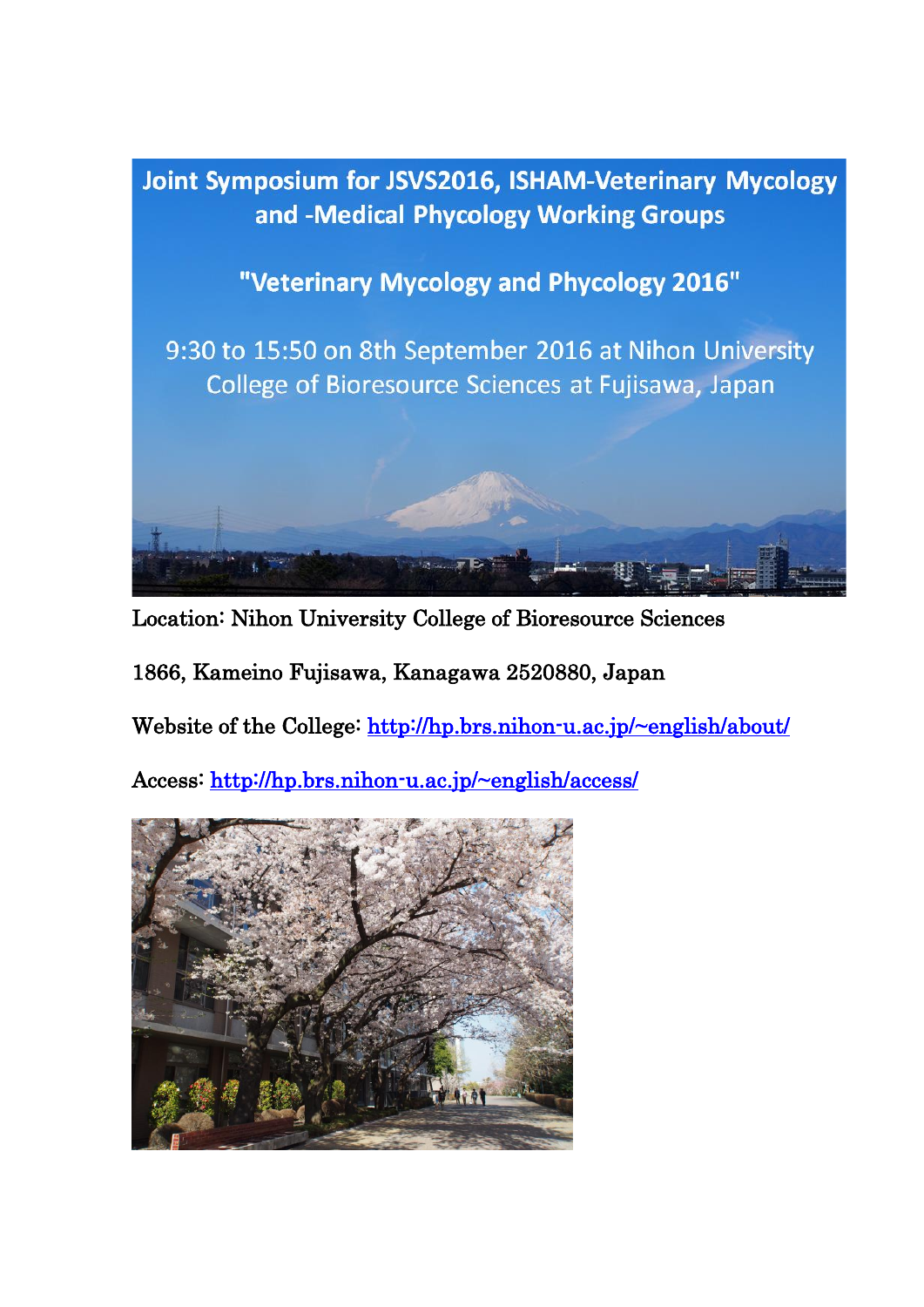## Flight Connection in Haneda Airport

If you have a flight connection at Haneda Airport, please visit the airport website for more information[:http://www.haneda-airport.jp/inter/en/](http://www.haneda-airport.jp/inter/en/)

# Coming from Haneda Airport with rail services



Haneda airport website:<http://www.haneda-tokyo-access.com/en/airport/>

- 1. After exiting the customs, make your way to the KEIKYU LINE.
	- 2. Go to YOKOHAMA Station on the KEIKYU LINE.
- 3. From YOKOHAMA Station, take the SOTETSU LINE (bound for EBINA/SHONANDAI) to SHONANDAI Station.

SOTETSU LINE website: <https://www.sotetsu.co.jp/en/>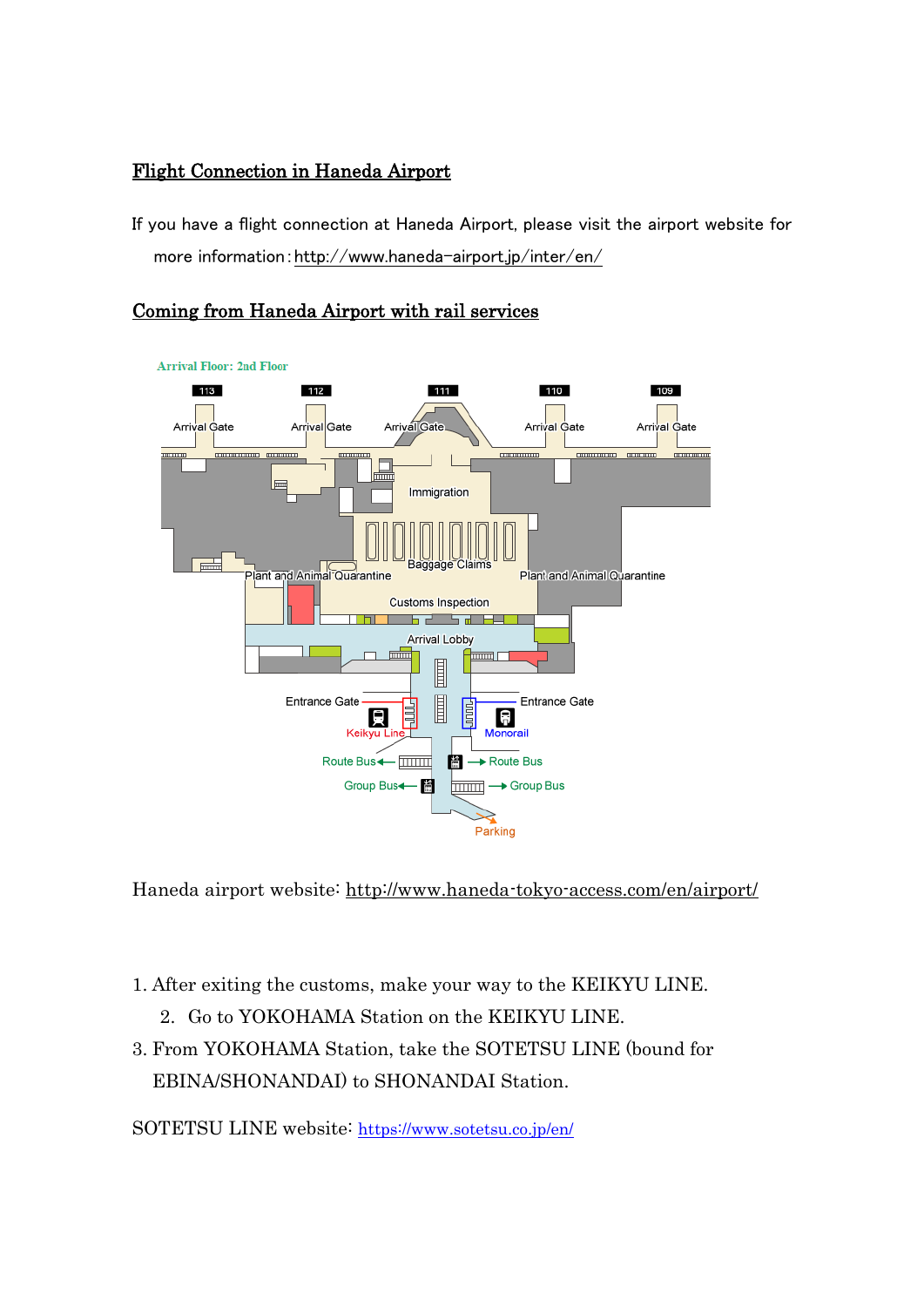4. From SHONANDAI Station, change to the ODAKYU LINE to MUTSUAI NICHIDAI MAE station. This is the nearest station to our college.

ODAKYU LINE website:<http://www.odakyu.jp/english/index.html>

#### Flight Connection in Narita Airport

If you have a flight connection at Narita Airport, please visit the airport website for more information:<http://www.narita-airport.jp/en/index.html>

#### Coming from Narita Airport with rail services

1. After exiting the customs, go to B1F and visit the JR east counter. Buy a return ticket on the NARITA EXPRESS (N'EX) for OFUNA Station. This return ticket will cost you ¥4000 (All reserved seats with special discount for foreigners).

JR East website:<http://www.jreast.co.jp/e/nex/>

- 2. Take the N'EX for OFUNA Station.
- 3. From OFUNA Station, change to the TOKKAIDO LINE (bound for ODAWARA/HIRATSUKA) to FUJISAWA Station.
- 4. From FUJISAWA Station, exit the ticket gates. Your N'EX ticket only brings you to OFUNA station. You need to pay extra for the distance between OFUNA and FUJISAWA station. You may go to the side of the exit gates to pay the extra fees to the station master.
- 5. From FUJISAWA Station, change to the ODAKYU ENOSHIMA LINE (bound for SAGAMI-ONO) and get off at MUTSUAI NICHIDAI MAE station. This is the nearest station to our college.

ODAKYU LINE website: <http://www.odakyu.jp/english/index.html>

### Hotel accommodation

### Sotetsu Fresa Inn Fujisawa Shonandai:

<http://fresa-inn.jp/shonandai/>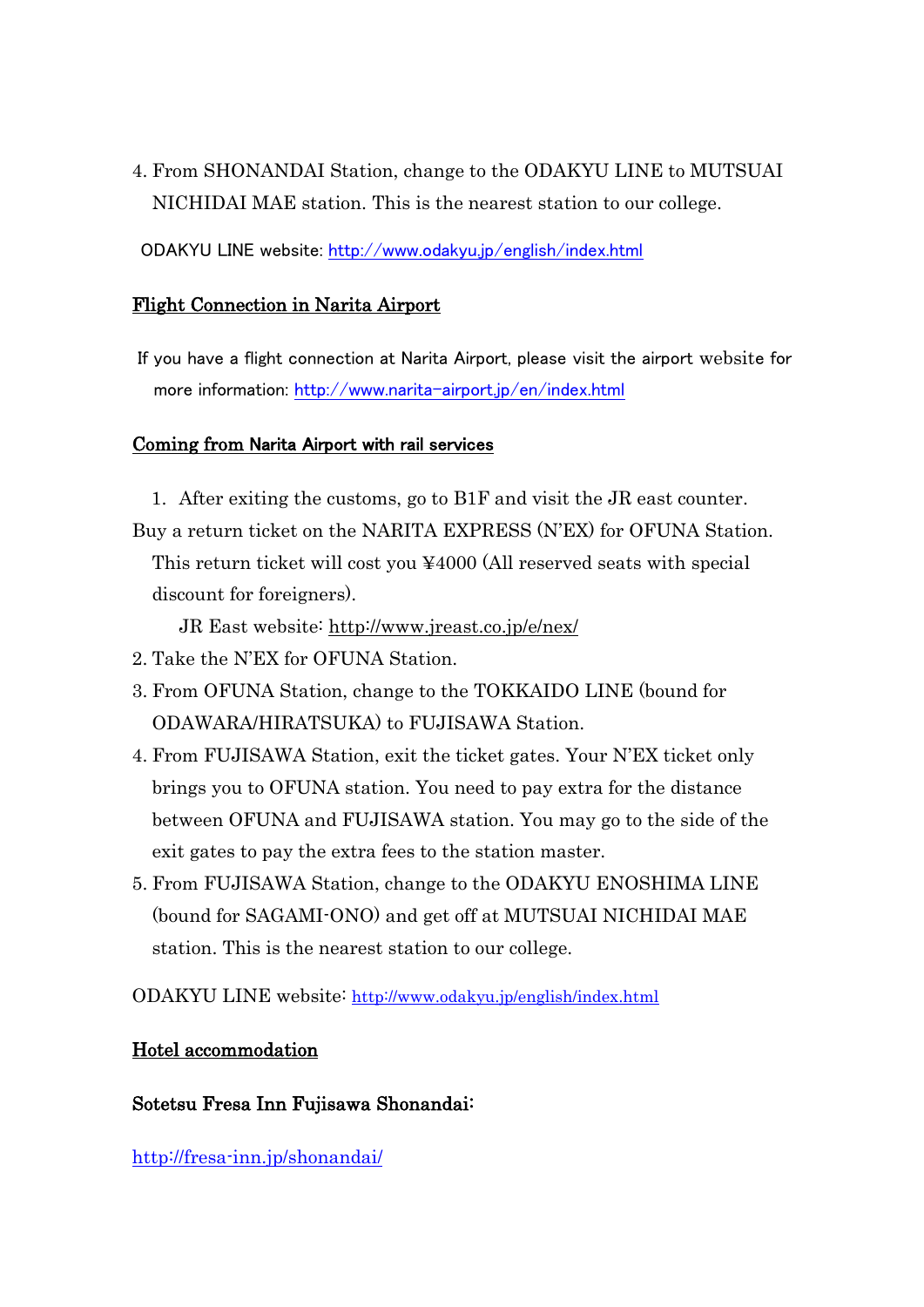## Shonandai Dai-Ichi Hotel:

<http://shonandai-dai1hotel.com/englishtitlepage.html>

#### Program

9:30 to 15:30 on 8th September 2016 at Nihon University College of Bioresource Sciences at Fujisawa, Japan

Co-chairperson : Prof. A. Hasegawa (Japan), Prof. K. Makimura (Japan) and Dr. S. Y. Lim (Malaysia)

### Introduction

General taxonomy and classification of Fungi

Dr. A. Seyedmousavi (USA) 30 min (Q&A 5 min)

## Mycoses in Companion Animals

1. Malassezia dermatitis in dogs and cats: current recommendations and relevance of topical treatments

Prof. J. Guillot (France) 30 min (Q&A 5 min)

- 2. Aspergillosis in new mycosis due to a new fungal species
- Dr. V. Barrs (Australia) 30 min (Q&A 5 min)

## Break 10 min

- 3. Cryptococcosis in companion animals
- Dr. R. Malik (Australia) 30 min (Q&A 5 min)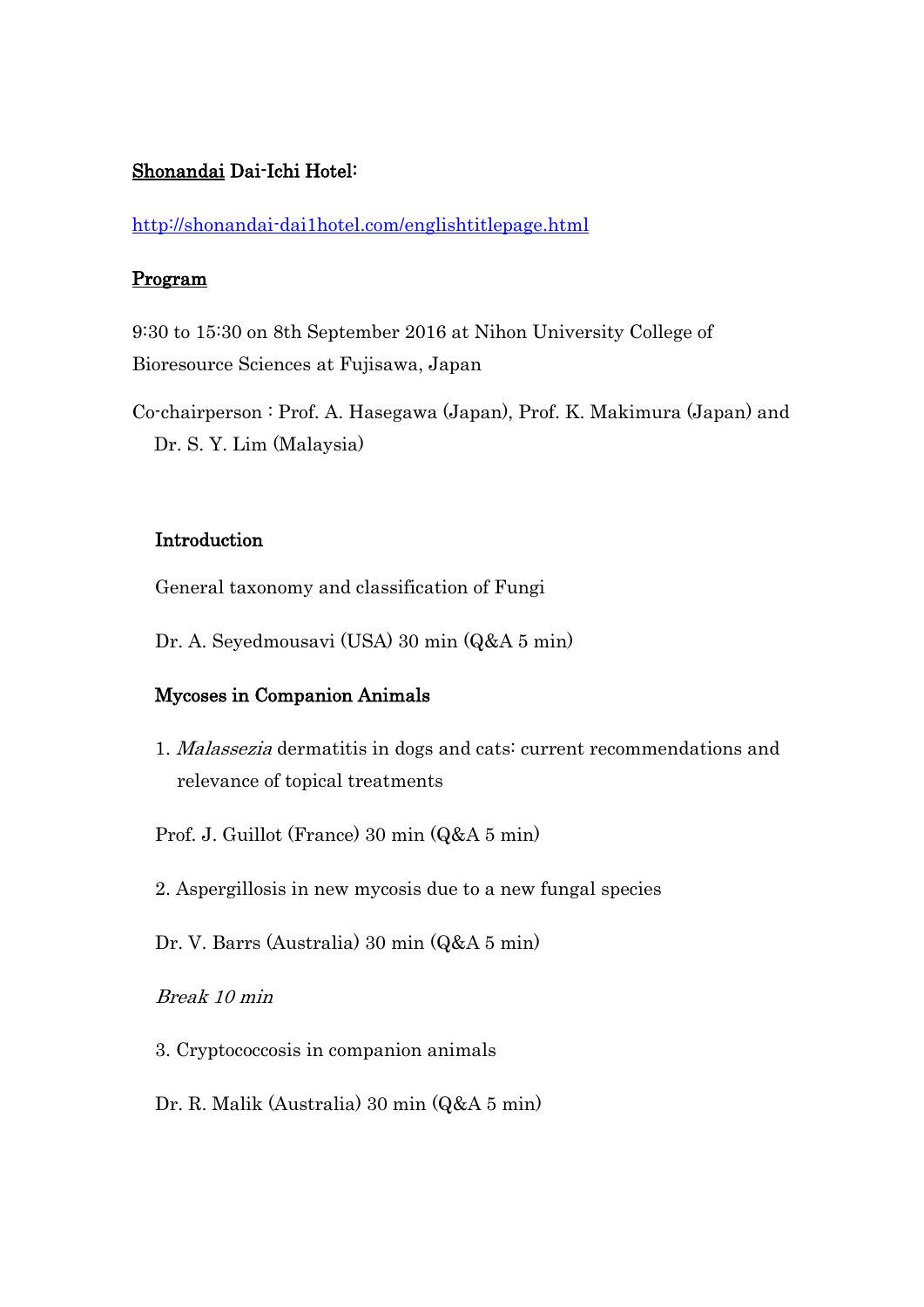- 4. Microsphaeropsis arundinis, which is an emerging infectious disease of humans and animals in Australia
- Dr. R. Malik (Australia) 20 min (Q&A 5 min)

#### Lunch 12:00-13:00

- 5. Sporotrichosis: an "old" disease but an ongoing threat for animal and human health
- Prof. J. Guillot (France) 30 min (Q&A 5 min)
- 6. Protothecosis in animals in Australia

Dr. R. Malik (Australia) 20 min (Q&A 5 min)

- 7. Scedosporiosis in cats and dogs in Australia
- Dr. V. Barrs (Australia) 20 min (Q&A 5 min)

Break 10min

#### Mycoses in farm Animals and Antifungal Drug Resistance

- 1. Aspergillosis: a real threat for poultry industry?
- Prof. J. Guillot (France) 30 min (Q&A 5 min)
- 2. Azole resistance in Aspergillus fumigatus in EU: why it is increasing in the world?
- Dr. A. Seyedmousavi (USA) 30 min (Q&A 5 min)
- 3. Azole farm fungicide and azole resistance in Aspergillus fumigatus: is it increasing in Japan?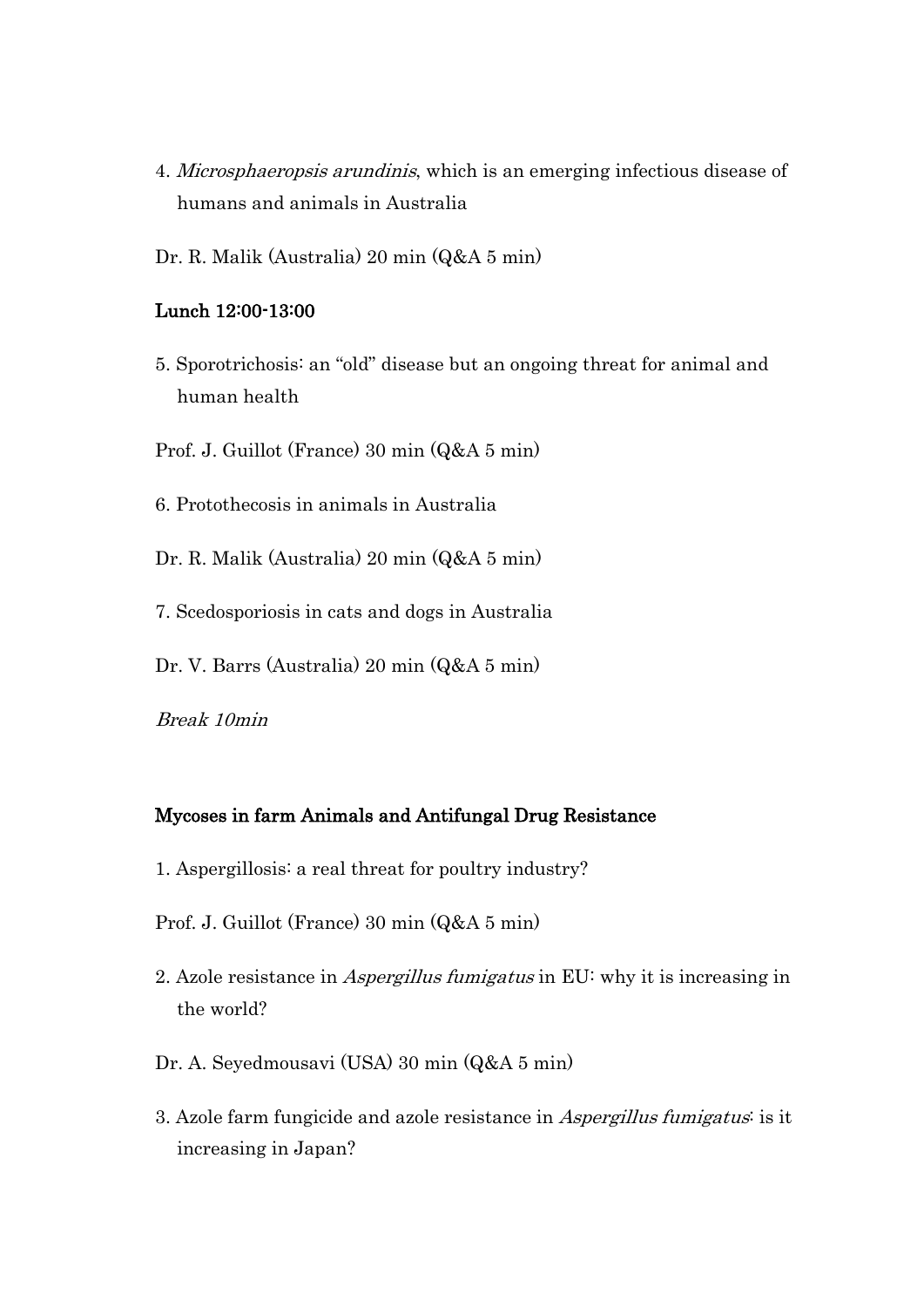# Dr. R. Kano (Japan) 30 min (Q&A 5 min)

# Registration fee

- Free for students, post-docs, JSVS registered members
- JPN Yen 5,000 for academia

## For registration/detailed information please contact course directors

- Dr. Rui Kano (kano.rui@nihon-u.ac.jp)
- Dr. Amir Seyedmousavi [\(S.Seyedmousavi@gmail.com\)](mailto:S.Seyedmousavi@gmail.com)

Website of the 159th meeting of the Japanese Society of Veterinary Sciences (JSVS): <http://www.meeting-jsvs.jp/159/entry.html>

Website of ISHAM-Veterinary Mycology Working Group (ISHAM-VMWG): http://www.veterinarymycology.org/

Website of [ISHAM Medical Phycology](http://medicalphycology.org/) (ISHAM-MPWG): http://medicalphycology.org/

Sincerely, ISHAM-VMWG and ISHAM-MPWG organizing committees

Supported by